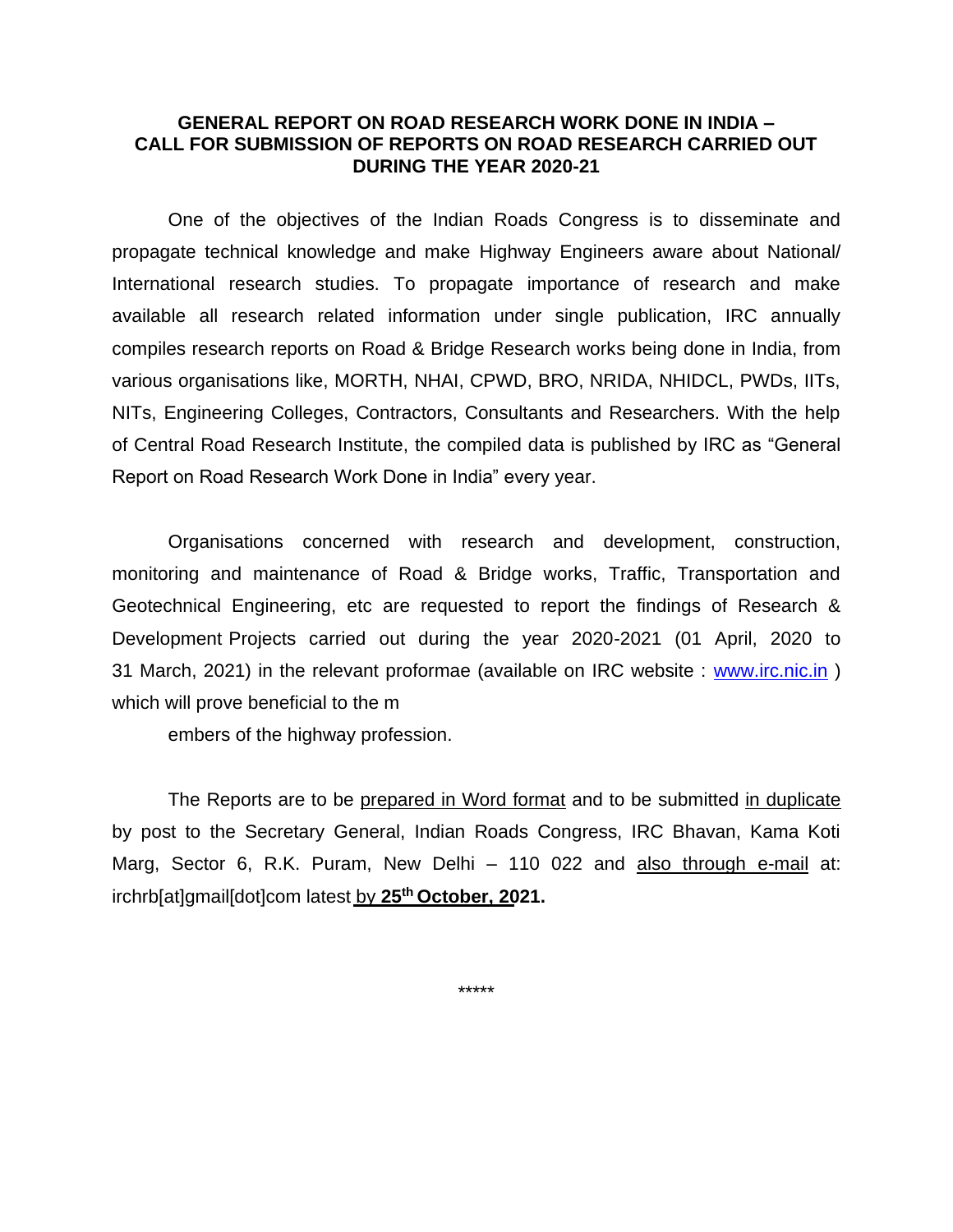# **IRC HIGHWAY RESEARCH BOARD**

## **GENERAL REPORT ON ROAD RESEARCH IN INDIA**

#### **PROFORMA SHEET FOR REPORTING R&D WORK FOR THE GENERAL REPORT**

1. Please furnish the report in the specified proformae (specimen copies enclosed), using separate proforma for each Project, appropriate to the Project Status, viz.:

| Proforma A: Projects Reported for the First Time & On-going Projects | Annexure 1 |
|----------------------------------------------------------------------|------------|
| Proforma B: Completed Projects                                       | Annexure 2 |
| Proforma C: Research Projects Related to Thesis for                  |            |
| Post Graduation/Ph.D.                                                | Annexure 3 |
| Proforma D: R&D Activity Report by Consultancy Firms/Contractors/    | Annexure 4 |
| Concessionaires                                                      |            |

- 2. Please furnish report, in Proforma A or B, only on those projects which have led to some significant conclusions, or are expected to make R&D contribution of overall general interest.
- 3. Precise and concise information may be provided for EACH ITEM of the Proformae, in NOT MORE THAN 100 WORDS. Additional important information, if any, may be appended separately.
- 4. The following codes may be used for indicating the Section and Sub-Section Codes on Each Project Proforma:

| <b>Section</b>                                                                                         | <b>Section Code</b> | <b>Sub-Section</b>                                                                                                                                                                     | <b>Sub-Section Code</b>                |  |  |
|--------------------------------------------------------------------------------------------------------|---------------------|----------------------------------------------------------------------------------------------------------------------------------------------------------------------------------------|----------------------------------------|--|--|
| <b>HIGHWAY PLANNING, DESIGN,</b><br>MANAGEMENT, PERFORMANCE<br><b>EVALUATION &amp; INSTRUMENTATION</b> |                     |                                                                                                                                                                                        |                                        |  |  |
| Highway Planning,<br>Design and Management                                                             | 1100                | Design<br>Road Transportation Management<br>Road Pavement Management<br>Maintenance Management<br><b>Construction Management</b><br><b>Test Track Research</b><br>Software Development | 10<br>20<br>30<br>31<br>32<br>40<br>50 |  |  |
| <b>Pavement Evaluation</b>                                                                             | 1200                | <b>Surface Characteristics</b><br><b>Riding Quality</b><br><b>Skid Resistance</b><br><b>Structural Evaluation</b>                                                                      | 10<br>20<br>30<br>40                   |  |  |
| Payement Performance                                                                                   | 1300                | <b>Pavement Performance</b><br>Traffic Characteristics & Effects<br><b>Material Characteristics</b><br>Shoulders                                                                       | 10<br>20<br>30<br>40                   |  |  |
| Mechanization, Instrumentation &<br>Micro-Processor Applications                                       | 1400                | <b>Instrumentation Development</b><br>Micro-Processor/Applications<br>Mechanization                                                                                                    | 10<br>20<br>30                         |  |  |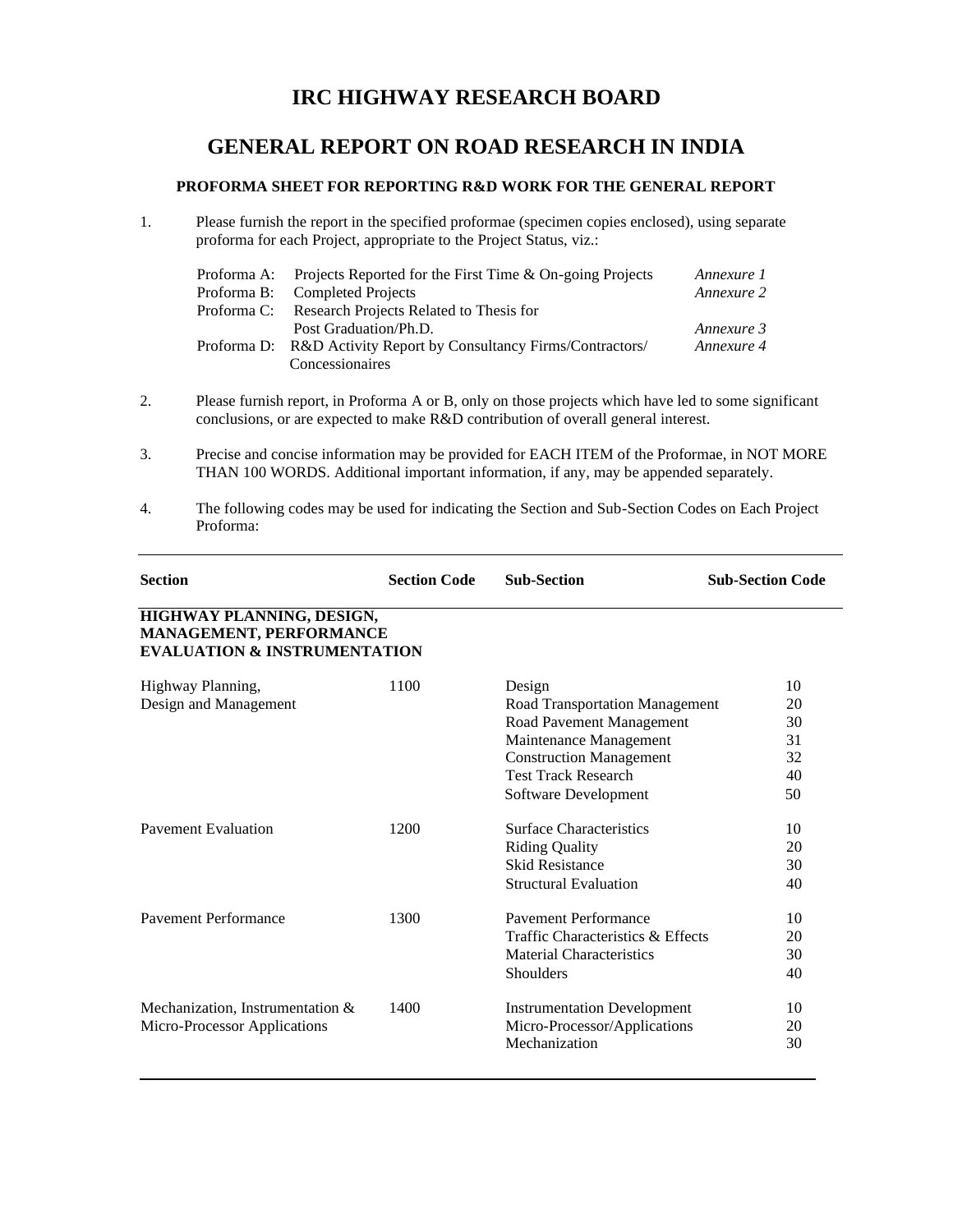| <b>Section</b>                       | <b>Section Code</b> | <b>Sub-Section</b><br><b>Sub-Section Code</b>          |          |
|--------------------------------------|---------------------|--------------------------------------------------------|----------|
| PAVEMENT ENGG. &<br>PAVING MATERIALS |                     |                                                        |          |
| Soil Stabilization, Local            | 2100                | Soil Stabilization                                     | 10       |
| Materials and                        |                     | <b>Local Materials</b>                                 | 20       |
| Low Volume Roads                     |                     | Low Volume Roads                                       | 30       |
| <b>Flexible Pavements</b>            | 2200                | <b>Binders and Binder Improvement</b>                  | 10       |
|                                      |                     | <b>Materials and Mixes</b>                             | 20       |
|                                      |                     | <b>Pavement Design</b>                                 | 30       |
|                                      |                     | <b>Construction Techniques</b>                         | 40       |
|                                      |                     | Maintenance Aspects                                    | 50       |
| <b>Rigid Pavement</b>                | 2300                | Materials and Mixes                                    | 10       |
|                                      |                     | Pavement Design                                        | 20       |
|                                      |                     |                                                        |          |
|                                      |                     | <b>Construction Techniques</b><br>Maintenance Aspects  | 30<br>40 |
|                                      |                     |                                                        |          |
| <b>Composite Pavements</b>           | 2400                | <b>Binders and Binder Improvement</b>                  | 10       |
|                                      |                     | <b>Materials and Mixes</b>                             | 20       |
|                                      |                     | Pavement Design                                        | 30       |
|                                      |                     | <b>Construction Techniques</b>                         | 40       |
|                                      |                     | Maintenance Aspects                                    | 50       |
| New Material                         | 2500                | Pavements                                              | 10       |
|                                      |                     | <b>Bridges</b>                                         | 20       |
| <b>GEOTECHNICAL ENGINEERING</b>      | 3000                | Landslides                                             | 10       |
|                                      |                     | Ground Improvement Techniques                          | 20       |
|                                      |                     | <b>Embankments and Slope Stability</b>                 | 30       |
|                                      |                     | Roads and Embankments in Clay Areas                    | 40       |
|                                      |                     | Geo Synthetics & Geo Grids                             | 50       |
| <b>BRIDGE ENGINEERING</b>            | 4000                | <b>Structural Field Investigations</b>                 | 10       |
|                                      |                     | Laboratory Investigations                              | 20       |
|                                      |                     | Foundation Investigations                              | 30       |
|                                      |                     | Innovative Accelerated Bridge Construction             | 40       |
|                                      |                     |                                                        |          |
| TUNNEL ENGINEERING                   | 5000                | <b>Structural Field Investigations</b>                 | 10<br>20 |
|                                      |                     | Laboratory Investigations<br>Foundation Investigations | 30       |
|                                      |                     | Innovative Accelerated Bridge Construction             | 40       |
|                                      |                     |                                                        |          |
| <b>TRAFFIC &amp; TRANSPORTATION</b>  |                     |                                                        |          |
| Planning & Management                | 5100                | <b>Traffic Management Studies</b>                      | 10       |
|                                      |                     | <b>Travel Demand Forecasting</b>                       | 20       |
|                                      |                     | Transportation Planning(Passenger & Freight) 30        |          |
|                                      |                     | <b>Transportation Economics</b>                        | 40       |
|                                      |                     | <b>Public Transport System</b>                         | 50       |
|                                      |                     | Intelligent Transportation System/                     |          |
|                                      |                     | Highway Traffic Management/                            |          |
|                                      |                     | <b>Toll Management System</b>                          | 60       |
|                                      |                     | <b>Traffic Engineering Studies</b>                     | 70       |
| Safety & Environment                 | 5200                | Accidents and Safety                                   | 10       |
|                                      |                     | <b>Traffic Noise</b>                                   | 20       |
|                                      |                     | Air Pollution                                          | 30       |
|                                      |                     | Carbon Foot Print                                      | 40       |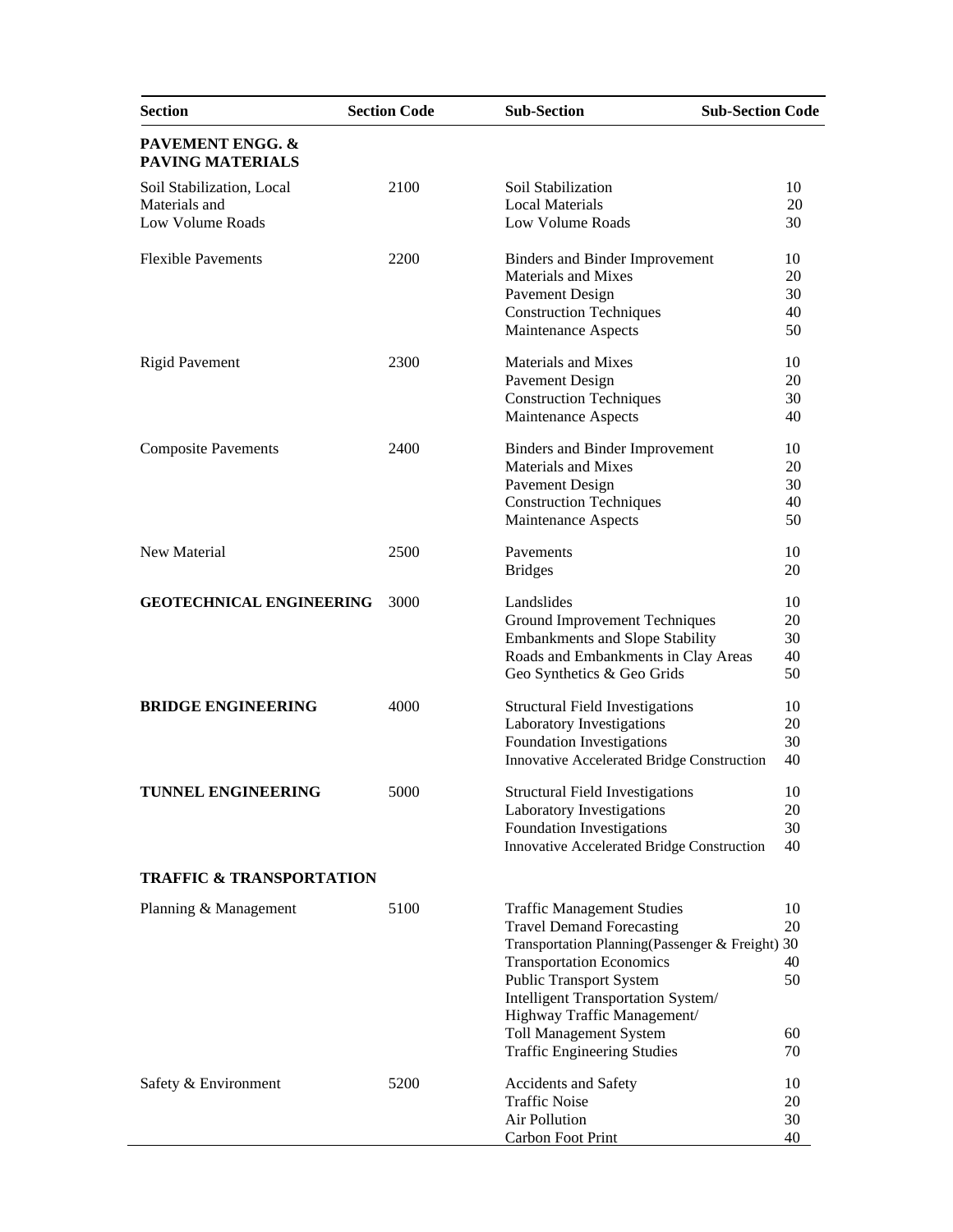#### **5. PROJECT TITLE**

- (i) In case of Proformae A and B, please indicate the same title as reported earlier.
- (ii) In case of sponsored projects, please indicate the name of the sponsoring organisation and Research Scheme number (e.g., MORT&H Research Scheme R-19), immediately after the project title.
- 6. **DATE OF START/DATE OF COMPLETION:** Please indicate month and year, e.g., May, 1988. In case of sponsored Research Scheme, only the Sponsoring Organisation should report completion of the project, and not the implementing Organisation(s).
- 7. **LAST REPORT :** Indicate the year of the last General Report on Road Research in India (GRRRI) in which the project was reported, e.g., for GRRRI 1988-89, indicate 1988-89.
- 8. **ORGANISATION (S)**: Please indicate the name of all involved organizations, in the case of multiorganisation project, using the following code to indicate the status of the organization with regard to the project:

Reporting Organization (R); Sponsoring Organization (S); Coordinating Organization (C)  $\&$ Implementing Organisation (I)

If an organization has multiple status, the appropriate codes may be used together, e.g., (R,C), (R,S).

- 9. **SCOPE AND OBJECTIVE:** Please give a concise statement. In case of multiple objective projects, indicate each objective separately.
- 10. **PRESENT STATUS AND PROGRESS:** For Proforma A, if the project is on-going, please include a brief report on progress since the last report; for Proforma B, if the project is complete, please provide brief progress report for the project as a whole.
- 11. **SUPPORTING DATA:** Please indicate selected important supporting data or illustrations of special interest. Any correlations or charts developed may specifically be included. Please list the items enclosed.
- 12. **CONCLUSIONS**: Please indicate significant conclusions/interim conclusion.
- 13. **SIGNIFICANCE / UTILISATION POTENTIAL**: Please highlight only special aspects. Under "Utilisation Potential", also specifically indicate whenever the development(s) / conclusion(s) are regarded appropriate for consideration by the IRC.
- 14. **LIMITATIONS OF CONCLUSIONS / RECOMMENDATIONS FOR FURTHER WORK / FURTHER PROPOSED WORK**: The limitations, if any, may be specifically indicated. Other aspects may be indicated wherever applicable.
- 15. **REPORTS / PUBLICATIONS**: Only reports/publications since last reporting may be included, alongwith bibliographical details, in the following order:

Author(s) (Surname, followed by initial, in all capitals). Title of Paper/Article/Report/Book, Nature of Report (e.g., M.E./Ph.D. Dissertation, Interim/Final Report), Journal or Periodical (alongwith Vol. and No.) / Conference or Seminar Proceedings (alongwith the place where held) / Publishing Organisation, Month and Year of Publication. The report may be provided in not more than 500-600 words.

- 16. Copies of publications, if published through a source other than IRC, may please be enclosed.
- 17. Wherever more than one sub-items are to be reported (e.g., in case of items No. 8, 9, 13, 15, etc. above), please number the sub-items 1, 2, 3, …… and list them one below the other.
- 18. In addition to 3 typed/computer print out copies, the report may also be supplied on CD/Pen Drive to enable expeditious editing and compiling. Cooperation in this regard will be specially appreciated. The Window MS Word Software may please be used for the purpose.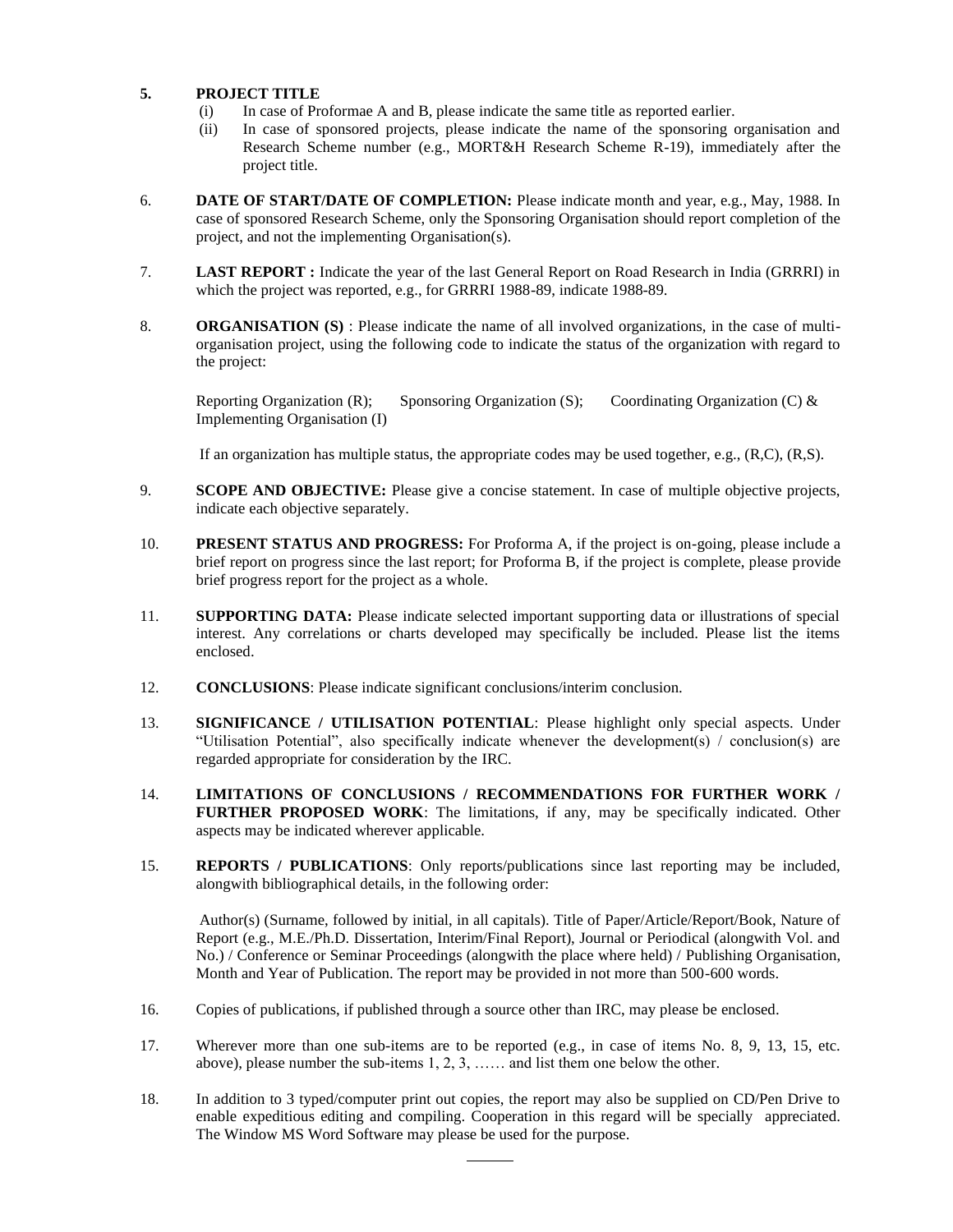#### *Annexure 1*

### **PROFORMA - A PROJECTS REPORTED FOR THE FIRST TIME & ON-GOING PROJECTS**

|                | <b>Section Code</b>                                                                                                                                                                         |
|----------------|---------------------------------------------------------------------------------------------------------------------------------------------------------------------------------------------|
|                | <b>REPORTING ORGANISATION:</b>                                                                                                                                                              |
|                | Sub-Section Code                                                                                                                                                                            |
| $\mathbf{1}$   | Project Title<br>Date of Start<br>1.2<br>Date of Completion (Targeted/Actual)<br>1.1                                                                                                        |
| $\overline{2}$ | Organisation(s)*                                                                                                                                                                            |
| 3              | Scope and Objectives                                                                                                                                                                        |
| 4              | Methodology                                                                                                                                                                                 |
| 5              | Interim Conclusions/Conclusions/Supporting Data<br>Significance/Utilisation Potential<br>5.1<br>Limitations of Conclusions/Recommendations for<br>5.2<br>further work/further proposed work |
| 6              | Reports/Publications                                                                                                                                                                        |
| 7              | Further information/Copy of report can be obtained from:<br>7.2 Mobile Phone Fax 7.3 e-mail ID:<br>7.1<br>Address                                                                           |
|                | * Please indicate the appropriate organization code $-(R)$ , (S), (C), (I), (R,S), (R,C), etc. after each organization.                                                                     |
|                |                                                                                                                                                                                             |
|                | <b>Annexure 2</b><br><b>PROFORMA - B</b>                                                                                                                                                    |

# **COMPLETED PROJECTS**

|   |                                                                                                  |                     | Section Code                         |
|---|--------------------------------------------------------------------------------------------------|---------------------|--------------------------------------|
|   | <b>REPORTING ORGANISATION:</b>                                                                   |                     |                                      |
|   |                                                                                                  |                     | Sub-Section Code                     |
|   |                                                                                                  |                     |                                      |
| 1 | Project Title                                                                                    |                     |                                      |
|   | Date of Start<br>1.1                                                                             | 1.2                 | Date of Completion (Targeted/Actual) |
| 2 | <b>Present Status and Progress</b>                                                               |                     |                                      |
|   | <b>Status: Ongoing/Completed</b><br>2.2<br>2.1                                                   | Year of Last Report | 2.3<br>Progress                      |
| 3 | Further Findings/Conclusions/Supporting Data                                                     |                     |                                      |
| 4 | Limitations of Conclusions or Interim Conclusions                                                |                     |                                      |
| 5 | Recommendations for further Work (if completed)                                                  |                     |                                      |
| 6 | Reports / Publications                                                                           |                     |                                      |
| 7 | Recommendations for Dissemination/Revision of Codes/Specifications (if completed)                |                     |                                      |
| 8 | <b>Field Applications</b>                                                                        |                     |                                      |
| 9 | Further information/Copy of report can be obtained from                                          |                     |                                      |
|   | 9.2<br>Address<br>Mobile<br>9.1<br>Phone                                                         | Fax<br>9.3          | E-mail ID:                           |
|   | (Presentation Material may be e-mailed to secygen[dot]irc[at]gov[dot]in/irchrb[at]gmail[dot]com) |                     |                                      |